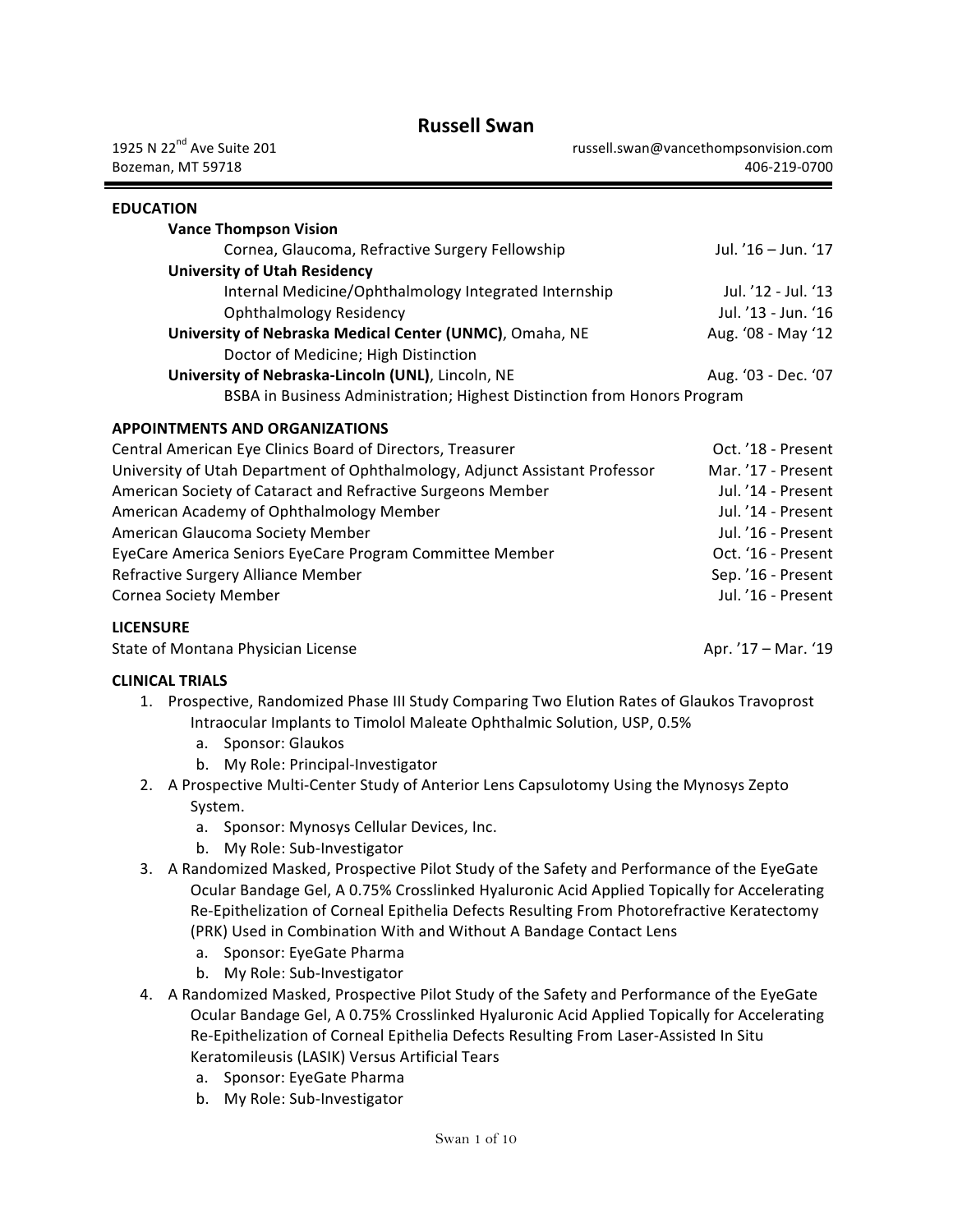- 5. A Prospective, Randomized, Controlled, Open-Label Study to Evaluate the Safety and Proof of Concept of Negative Pressure Applied to the Periocular Microenvironment Anterior to the Orbital Rim to Lower Intraocular Pressure (IOP)
	- a. Sponsor: Equinox, LLC
	- b. My Role: Principal Investigator
- 6. A randomized, vehicle-controlled, subject and investigator-masked, proof-of-concept study to evaluate the use of topical ocular SAF312 in the treatment of postoperative ocular pain in patients undergoing photorefractive keratectomy (PRK) surgery
	- a. Sponsor: Novartis
	- b. My Role: Sub- Investigator
- 7. Prospective, Randomized Phase II Study Comparing Two Elution Rates of Glaukos Travoprost Intraocular Implants to Timolol Maleate Ophthalmic Solution, USP, 0.5%
	- a. Sponsor: Glaukos
	- b. My Role: Sub-Investigator
- 8. Quality of Vision or Patients Implanted with Intraocular Lens After Cataract Surgery
	- a. Sponsor: ClarVista
	- b. My Role: Sub-Investigator
- 9. Clinical Investigation of the TECNIS Next-Generation Intraocular Lenses
	- a. Sponsor: Johnson and Johnson Vision
	- b. My Role: Sub-Investigator
- 10. A Prospective, Open-Label Study to Evaluate the Safety of Negative Pressure Applied in the Periocular Microenvironment Anterior to the Orbital Rim Nightly to Lower Intraocular Pressure (IOP) in Subjects with Ocular Hypertension, Glaucoma Suspect, or Open Angle Glaucoma (OAG)
	- a. Sponsor: Equinox, LLC
	- b. My Role: Principal Investigator
- 11. A Prospective, Randomized, Controlled, Open-Label Study to Evaluate the Safety and Proof of Concept of Negative Pressure Applied to the Periocular Microenvironment Anterior to the Orbital Rim to Alter Spontaneous Venous Pulsations (SVP) by way of Modulating Intraocular Pressure (IOP).
	- a. Sponsor: Equinox, LLC
	- b. My Role: Principal Investigator
- 12. A Controlled, Cohort, Open-Label, Randomized Study to Evaluate the Application of Negative Pressure Applied to the Periocular Microenvironment Anterior to the Orbital Rim to Alter Visual Evoked Potential (VEP) and Pattern Electroretinography (ERG) Readings by way of Modulating Intraocular Pressure (IOP)
	- a. Sponsor: Equinox, LLC
	- b. My Role: Sub-Investigator

## **PUBLICATIONS**

Baartman, B., Sudhagoni, R., Swan R., et al. Re: Linden et al.: Normal-tension glaucoma has normal intracranial pressure a prospective study of intracranial pressure and intraocular pressure in different body positions. Ophthalmology 2018; 125: 361-368.

Kindle, T. Ferguson, T. Swan, R. *et al.* Safety and Efficacy of Intravitreal Injection of Steroid and Antibiotics in the Setting of Cataract Surgery and Trabecular Microbypass Stent. JCRS. 44:56-62, 2018.

Ferguson, T. Swan, R. *et al.* Evaluation of a Trabecular Micro-bypass Stent with Cataract Extraction in Severe Open Angle Glaucoma. Journal of Glaucoma. 27(1):71-76, 2018.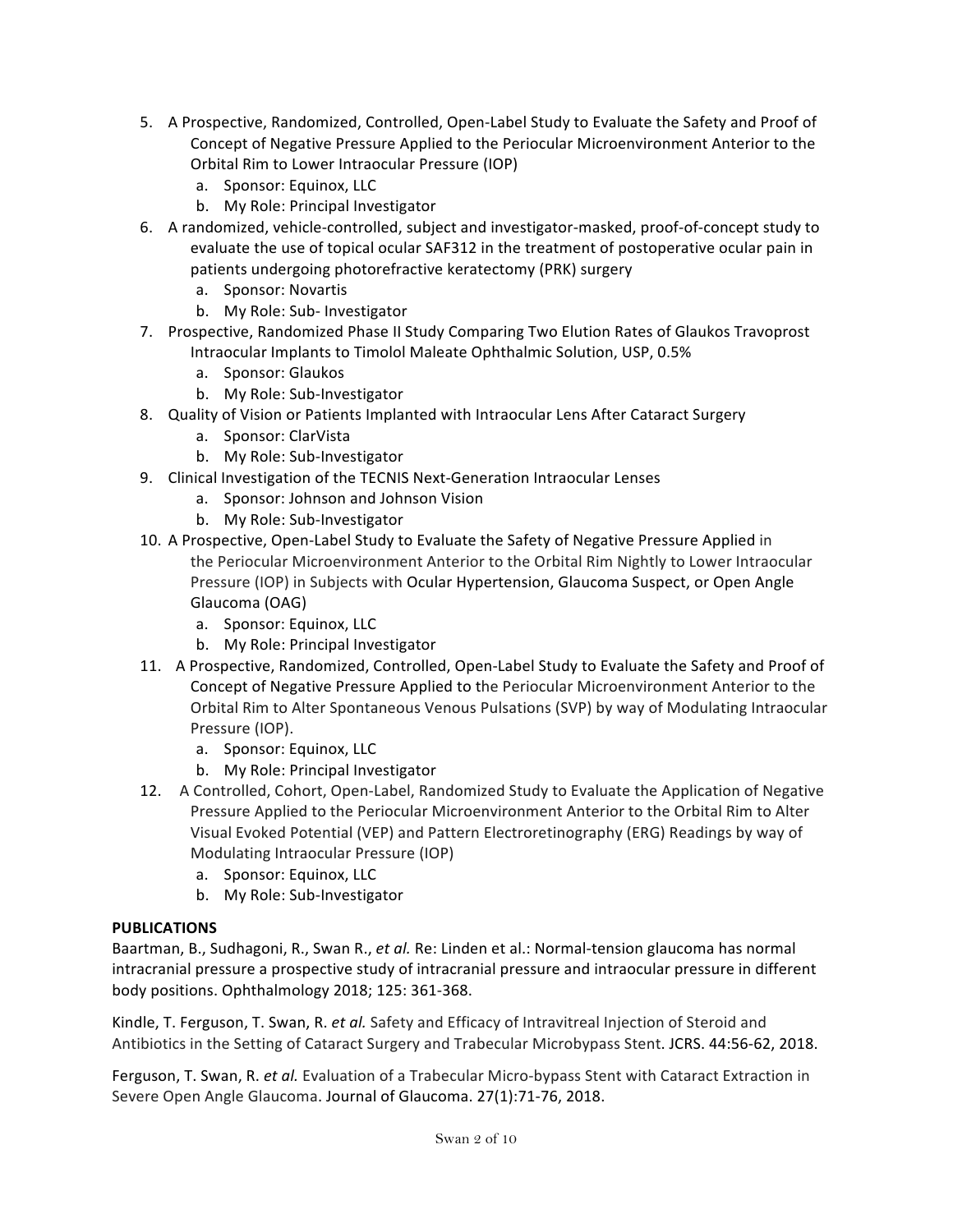Hwang, E. Stagg, B. Swan, R. *et. al.* Corneal Biomechanical Properties After Laser-Assisted In Situ Keratomileusis and Photorefractive Keratectomy. Clinical Ophthalmology. 11:1758-1789, 2017.

Choi, R. Swan, R. *et al.* Retinal Manifestations of Juvenile dermatomyositis: Case Report of Bilateral Diffuse Chorioretinopathy with Pericentral Acute Middle Maculopathy and Review of the Literature. Ocular Immunology and Inflammation. 27:1-5, 2017.

Ferguson, T. Swan, R. *et al.* Evaluation of a Trabecular Micro-bypass Stent with Cataract Extraction in Pseudoexfoliation Glaucoma. JCRS. 43(5):622-626, 2017.

Ferguson, T. Swan, R. *et al.* Microbypass Stent Implantation with Cataract Extraction and Endocyclophotocoagulation Versus Microbypass Stent and Cataract Extraction in Patients with Glaucoma. JCRS. 43(3):377-382, 2017.

Bell, J. Shulman, J. Swan, R., *et al.* Intravitreal versus Subretinal Tissue Plasminogen Activator (tPA) Injection for Submacular Hemorrhage. OSLI Retina. Jan 48(1):26-32, 2017.

Swan, R., *et al.* Comparing Consistency of Clear Corneal Incisions Using a Traditional Diamond Keratome and a Newly Designed Diamond Keratome. Clinical Ophthalmology. Jul 31: 1399-404. 2015

Stagg, B., Ambati, B., Jarstad, A., Demill, D., Alberti, G., Jorgensen, A., Swan, R., Diagnostic Ophthalmology. Amirsys Publishing Inc. 2014

Kiyota, T., Ingraham, K., Swan, R., et al. AAV Serotype 2/1-mediated Gene Delivery of Anti-inflammatory Interleukin-10 Enhances Neurogenesis and Cognitive Function in APP+PS1 Mice. Gene Therapy. 19(7): 724-733, 2012

Xu, J., Sato, S., Okuyama, S., Swan, R., *et al.* Tau-tubulin Kinase 1 Enhances Pre-fibrillar Tau Aggregation and Motor Neuron Degeneration in P301L FTDP-17 Tau Mutant Mice. FASEB Journal. 24 (8): 2904-2915, 2010.

Kiyota, T., Okuyama, S., Swan, R., et al. CNS Expression of Anti-Inflammatory Cytokine Interleukin-4 Attenuates Alzheimer's Disease-Like Pathogenesis in APP+PS1 Bigenic Mice. FASEB Journal. 24 (8): 3093-3102, 2010.

Kiyota, T., Yamamoto, M., Schroder, B., Jacobsen, M., Swan, R., *et al.* AAV1/2-mediated CNS Gene Delivery of Dominant-negative CCL2 Mutant Suppresses Gliosis, B-amyloidosis, and Learning Impairment of APP/PS1 Mice. Molecular Therapy. 17 (5): 803-809, 2009.

Sato, S., Xu, J., Okujama, S., Martinez, L., Walsh, S., Jacobsen, M., Swan, R., *et al.* Spatial Learning Impairment, Enhanced CDK5/p35 Activity, and Downregulation of NMDA Receptor Expression in Transgenic Mice Expressing Tau-Tubulin Kinase 1. Journal of Neuroscience. 28 (53): 14511-14521, 2008.

#### **INVITED ARTICLES**

Sarkisian, S. Swan, R. Automated Capsulotomy System Affordable Advantages for Premium Procedures. Ocular Surgery News. September 2018

Berdahl, J. Kajook, M. Swan, R. Noninvasive, Nonpharmacologic, Nonsurgical Glaucoma Therapy. Eyewold. September 2018

Kretz, F. Sretavan, D. Swan, R Walz, K. Zepto: More Than a Capsulotomy Device. Eyewold. September 2018

Farid, M. Swan, R. Tauber, S. Cataract After Radiation Treatment in a Posttraumatic Eye. Cataract and Refractive Surgery Today. January 2018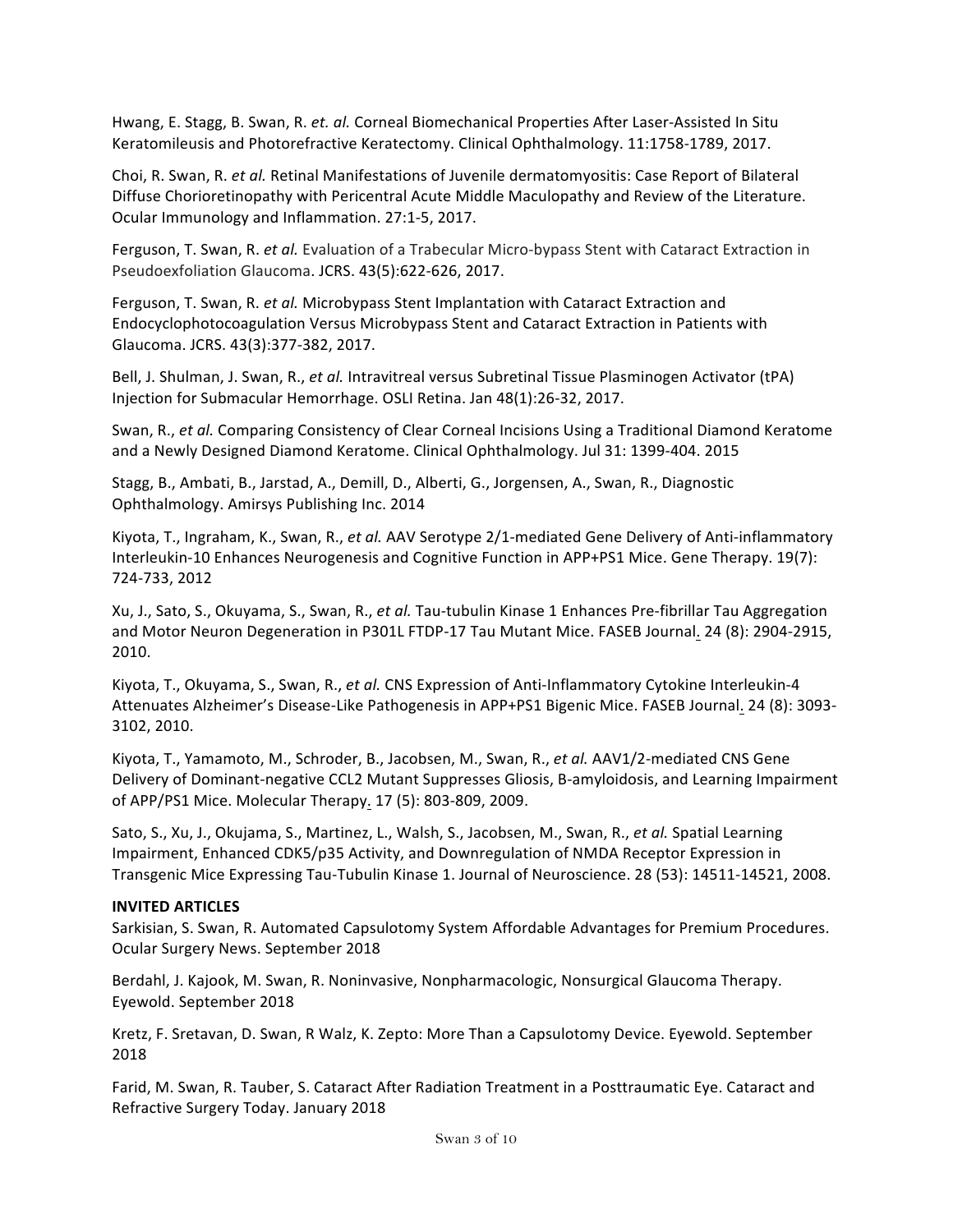Greenwood, M. Swan, R. Postsurgical Progression: Managing progressive glaucoma in patients who have had previous glaucoma surgery. Glaucoma Today. November/December 2017.

Hillman, L. Greenwood, M. Mamalis, N. Swan, R. Considering Intracameral Antibiotics. Eyeworld. November 2017

Lipner, M. Lee, B. Mamalis, N, Miller, K. Swan, R. Pharmaceutical Focus: Edging Out Endophthalmitis. November 2017

Hillman, L. Kanellopoulos, J. Greenwood, M. Swan, R. *et.al.* Crosllinking: What the Young Ophthalmologist Needs to Know. Eyeworld. June 2017

Swan, R. Berdahl, J. Cerebrospinal Fluid Pressure (CSFP) and Glaucoma: My Perspective. Vindico Medical Education, 2017.

Swan, R. Berdahl, J. What a Refractive Surgeon Thinks About Astigmatism and Glaucoma Surgery. Vindico Medical Eduction. 2017

Swan, R. Berdahl, J. Phacoemulsification Techniques for Lens Removal. Cataract360 - Fundamentals, Techniques, and Technology. Vindico Medical Education. 2016

#### **ONLINE PUBLICATIONS**

Swan, R. Thompson, V. Superficial Keratectomy Technique Utilizing Femtosecond Spatula for Patients with Salzmann's Nodular Degeneration. Moran CORE. Accepted.

Swan, R, Chaya, C. Glaucoma Ahmed Tube Shunt. Moran CORE. Available at http://morancore.med.utah.edu/section-14-ophthalmic-surgery/glaucoma-ahmed-tube-shunt/Accessed August 29, 2016.

Swan, R, Chaya, C. Phaco-Trabeclectomy. Moran CORE. Available at http://morancore.med.utah.edu/section-14-ophthalmic-surgery/phaco-trabeculectomy/Accessed August 29, 2016.

Swan, R, Pettey, J. Small Incision Cataract Surgery (SICS). *Moran CORE*. Available at http://morancore.med.utah.edu/section-13-ophthalmic-refractive-surgery/small-incision-cataractsurgery-sics/ Accessed May 16, 2016.

Swan, R, Ambati, B. IOL Exchange. *Moran CORE*. Available at http://morancore.med.utah.edu/section-13-ophthalmic-refractive-surgery/iol-exchange/ Accessed April 17, 2016.

Swan, R, Mifflin, M. Conjunctival Nevus Excision. *Moran CORE*. Available at http://morancore.med.utah.edu/section-13-ophthalmic-refractive-surgery/conjunctival-nevus-excision/. Accessed March 22, 2016.

Swan, R, Pettey J. Akreos Secondary IOL Placement with Iris Repair. *Moran CORE*. Available at http://morancore.med.utah.edu/section-13-ophthalmic-refractive-surgery/akreos-secondary-iolplacement-with-iris-repair/. Accessed March 22, 2016.

Swan, R, Mifflin, M. Laser-Assisted In-Situ Keratomileusis (LASIK). *Moran CORE*. Available at http://morancore.med.utah.edu/section-13-refractive-surgery/laser-assisted-in-situ-keratomileusislasik/. Accessed March 22, 2016.

Swan, R, Mifflin, M. Photorefractive Keratectomy (PRK). *Moran CORE*. Available at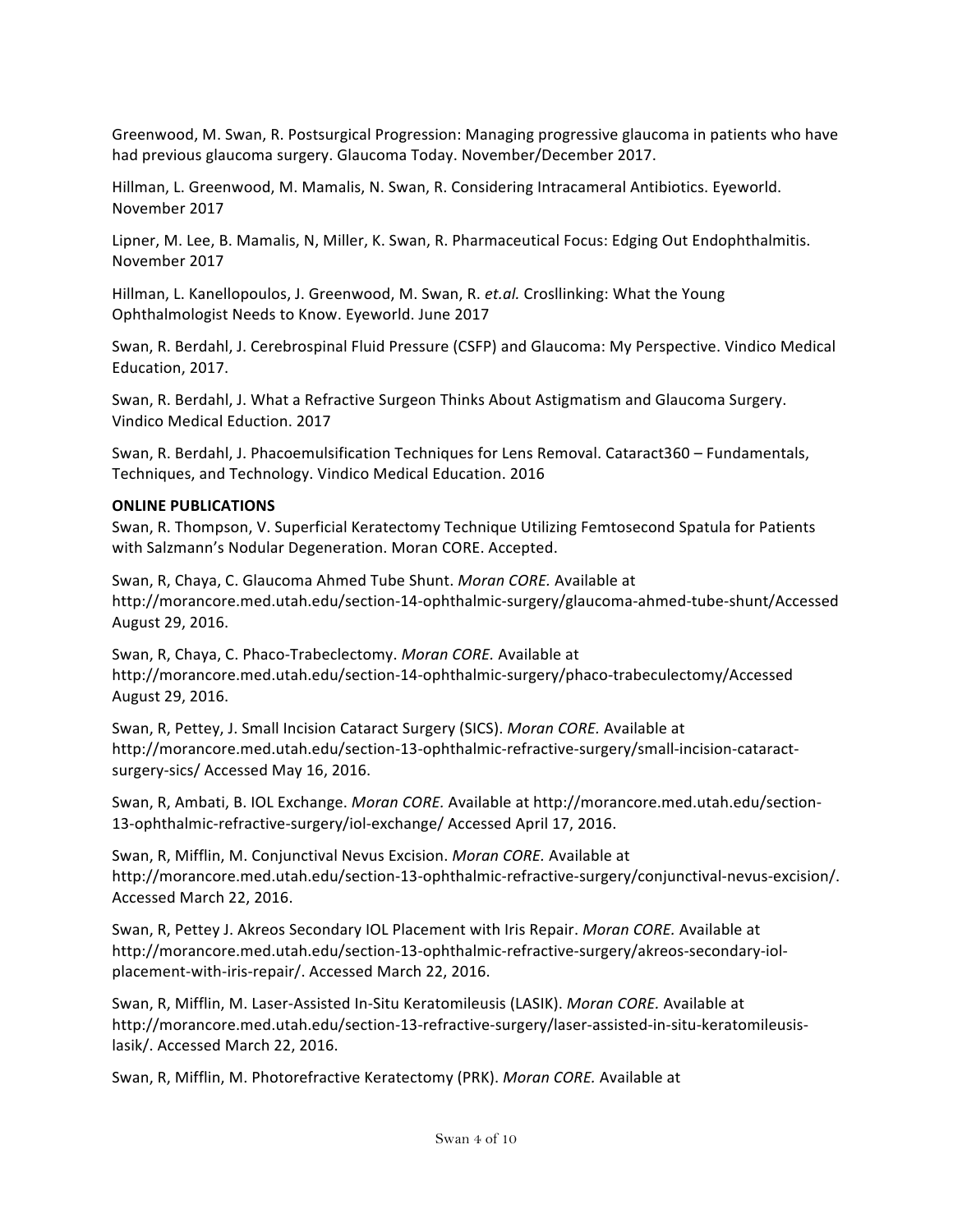http://morancore.med.utah.edu/section-13-refractive-surgery/photorefractive-keratectomy-prk/. Accessed March 22, 2016.

Swan, R, Crandall, A. Iris fixation of dislocated IOL in a patient with pseudoexfoliation. *Moran CORE.* Available at http://morancore.med.utah.edu/section-13-refractive-surgery/iris-fixation-of-dislocatediol-in-a-patient-with-pseudoexfoliation/. Accessed March 22, 2016.

Swan, R, Crandall, A. Marfan syndrome ectopia lentis lens extraction. *Moran CORE*. Available at http://morancore.med.utah.edu/section-13-refractive-surgery/marfan-syndrome-ectopia-lentis-lensextraction/. Accessed March 22, 2016.

Swan, R, Mifflin, M. Phaco DSAEK. *Moran CORE*. Available at http://morancore.med.utah.edu/section-13-refractive-surgery/phaco-dsaek/. Accessed March 22, 2016.

Swan, R, Ambati, B. PKP with Running Suture. *Moran CORE*. Available at http://morancore.med.utah.edu/section-13-refractive-surgery/pkp-with-running-suture/. Accessed March 22, 2016.

Swan, R, Tabin, G. Descemets Membrane Endothelial Keratoplasty (DMEK). *Moran CORE*. Available at http://morancore.med.utah.edu/section-08-external-disease-and-cornea/descemets-membraneendothelial-keratoplasty-dmek/. Accessed March 22, 2016.

Swan, R, Jacoby, R. Susac's Sydnrome. *Moran CORE*. Available at http://morancore.med.utah.edu/section-06-pediatric-ophthalmology-and-strabismus/susacs-syndromedr-jacoby-presentation/. Accessed March 22, 2016.

### **POSTERS/COURSES/PRESENTATIONS**

Kudrna, J., Ferguson, T., Ferguson, S., Baartman, B., Swan, R., *et. al.* "Evaluating the Effects of Negative Pressure Goggles on Pattern Electroretinography in Ocular Hypertensive, Glaucoma Suspect and Mild Open-Angle Glaucoma Patients" Poster Presentation. American Glaucoma Society Annual Meeting, March 2019.

Swan, R., et. al. "Negative Pressure Applied to the Periocular Microenvironment Anterior to the Orbital Rim to Lower Intraocular Pressure" Poster Presentation. American Glaucoma Society Annual Meeting, March 2019.

Ferguson, T., Swan, R., et. al. "Trabecular Microbypass Stent Implantation with Cataract Extraction in Pseudoexfoliative Glaucoma: Long-term Results" Poster Presentation. American Glaucoma Society Annual Meeting, March 2019.

"iDose: Sustained Release Drug Delivery is Here" Bozeman Optometry Dinner, November 2018

"My Top 10 Concerns in Starting a Refractive Cataract Program in my Center" ASCRS Symposium at American Academy of Ophthalmology: Refractive Cataract Surgery for the Comprehensive Ophthalmologist, October 2018

"Correcting Presbyopia and Astigmatism During Cataract Surgery" American Academy of Ophthalmology Annual Meeting Learning Lounge Panel Presentation, October 2018

DMEK Wet Lab Instructor, American Academy of Ophthalmology Instructional Wet Labs, October 2018

"CSF and Glaucoma" iGlaucoma Course, American Academy of Ophthalmology, October 2018

"24 hour IOP Monitors" iGlaucoma Course, American Academy of Ophthalmology, October 2018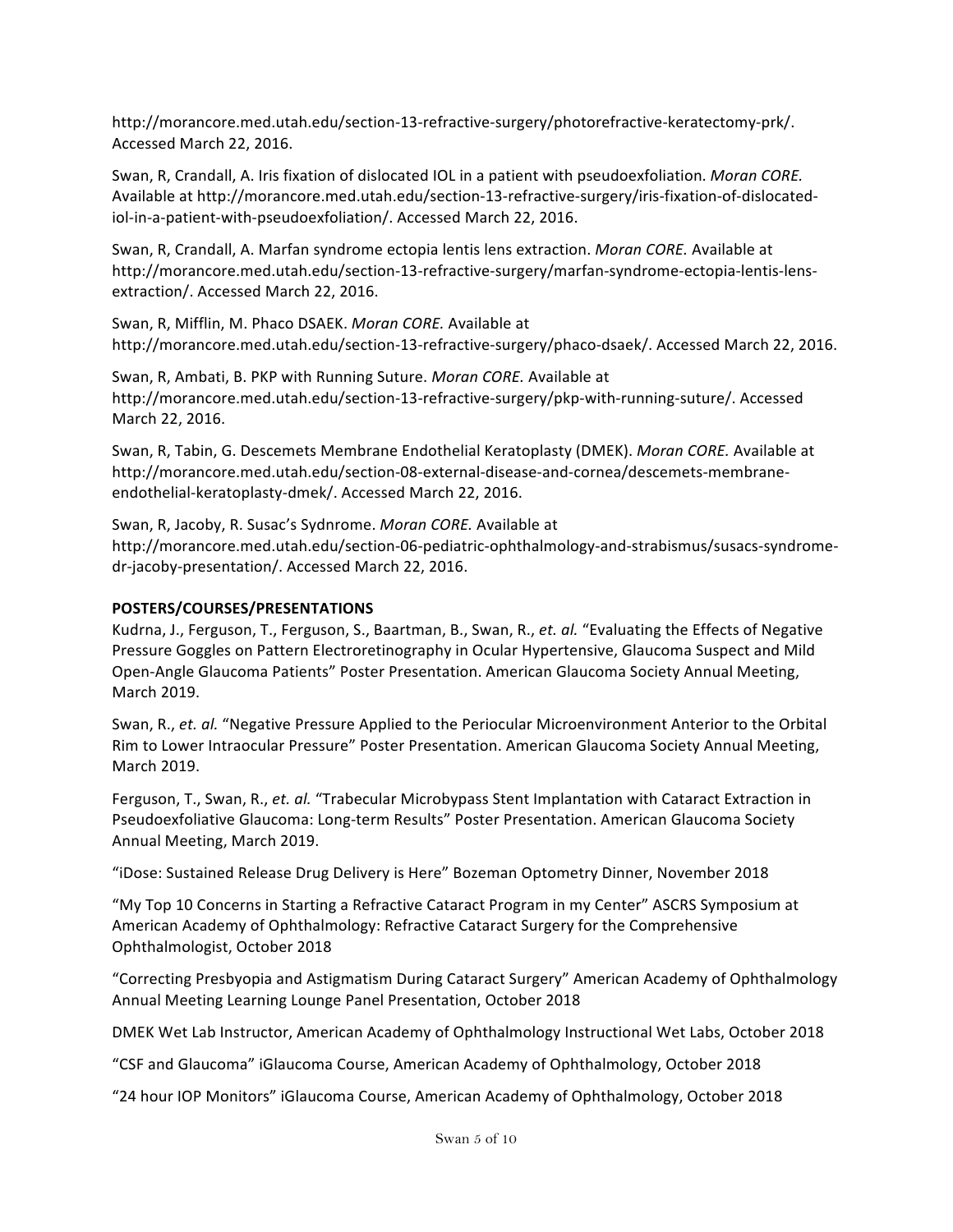Berdhal, J., Swan, R., et. al. A novel non-invasive approach to lowering intraocular pressure. Ophthalmology Innovation Summit at American Academy of Ophthalmology Presentation, October 2018

"Day Tripping Towards Better Vision: Exploring Today's World of Refractive Surgery" Vision Foundation Bozeman Symposium, September 2018

"Cataract Road Trip, Part I: Your Ultimate Planning Guide to Pre-operative Considerations" Vision Foundation Bozeman Symposium, September 2018

"Cataract Road Trip, Part II: Tips and Tricks for Surviving the Cataract Road Trip" Vision Foundation Bozeman Symposium, September 2018

"Cataract Road Trip, Part III: Upon Arrival Back Home: Post-Operative Considerations for Cataract Patients" Vision Foundation Bozeman Symposium, September 2018

"Your Safety is Our Number One Priority: The Glaucoma Safety Card" Vision Foundation Bozeman Symposium, September 2018

"Just Over the Horizon: What's New in Clinical Research" Vision Foundation Bozeman Symposium, September 2018

"Windshield Time: Addressing Disease and Treatments of the Cornea" Vision Foundation Bozeman Symposium, September 2018

"Latest Updates on MIGS and Future Developments" Christian Ophthalmology Society Annual Meeting, July 2018

"MiLoop – What and How and Why" Christian Ophthalmology Society Annual Meeting, July 2018

"Minimally Invasive Glaucoma Surgery" Spokane Washington Community Ophthalmology Dinner, June 2018

"Cross-Linking" Missoula Community Optometry Dinner, June 2018

"Principals in Phacoemulsification" Tegucigalpa, Honduras, Community Ophthalmology Dinner, May 2018

"Minimally Invasive Glaucoma Surgery: The Future is Here" Las Vegas Nevada Community Ophthalmology Dinner, April 2018

"Pathophysiology of Ocular Disease: Eyes 101" Montana State University, Pathophysiology Course Guest Lecture, April 2018

"Trabecular Microbypass Stent Implantation with Cataract Extraction in Pseudoexfoliation Glaucoma: Three Year Results" ASCRS, April 2018

"Trabecular Microbypass Stent Implantation with Cataract Extraction in Pseudoexfoliation Gluacoma: Three-Year Results" ASCRS, April 2018

"Exciting New Devices That Will Help You: Intrepid Transformer I/A Handpiece" ASCRS, April 2018

DMEK Wet Lab Instructor, Sight Life Surgical Wet lab at ASCRS, April 2018

MIGS: Cypass Wet Lab Instructor, American Society for Cataract and Refractive Surgeons, April 2018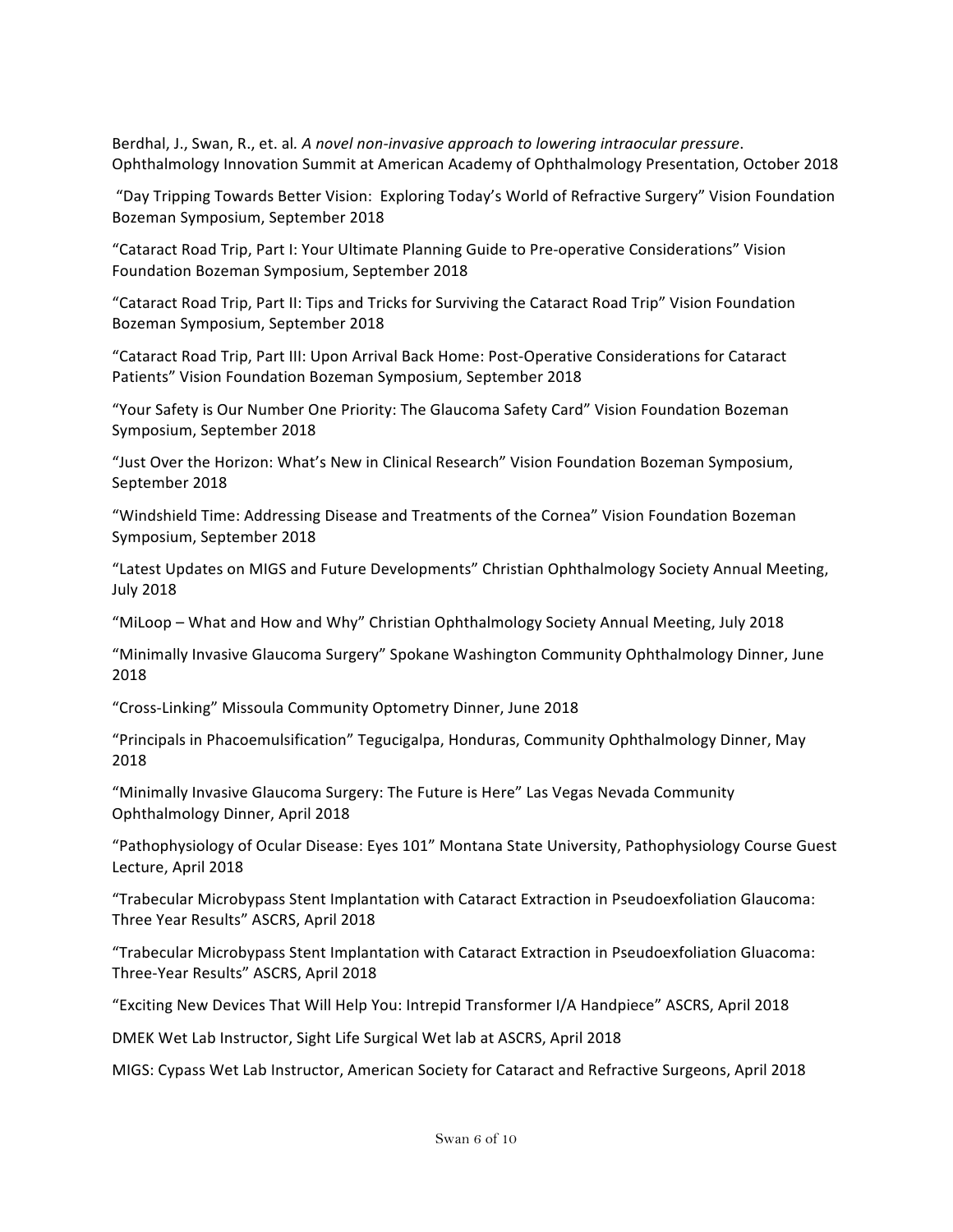MIGS: Kahook Dual Blade Wet Lab Instructor, American Society for Cataract and Refractive Surgeons, April 2018

"Top 10 Reasons Glaucoma Treatment is Getting an Upgrade" Vision Foundation Spring Symposium, March 2018

"Know Your Current Events: Refractive Surgery" Vision Foundation Spring Symposium, March 2018

"10 Most Common Patient Questions Addressed" Vision Foundation Spring Symposium, March 2018

"Last Legacy of Love, Cornea Transplantation and Donation" Pecha Kucha Conference Bozeman, MT, February 2018

"Minimally Invasive Glaucoma Surgery: Today and In the Future" Helena Community Optometry Dinner, February 2018

"Advances in Ophthalmology: Something Old, Something New, Something Borrowed, Something Blue" Bozeman Health Education Conference, December 2017

MIGS: Cypass Wet Lab Instructor, Duke University Fellows Glaucoma Day, American Academy of Ophthalmology, November 2017

DMEK Wet Lab Instructor, American Academy of Ophthalmology Instructional Wet Labs, November 2017

"CSF and Glaucoma" iGlaucoma Course, American Academy of Ophthalmology, November 2017

"24 hour IOP Monitors" iGlaucoma Course, American Academy of Ophthalmology, November 2017

"Minimally Invasive Glaucoma Surgery: MIGS" Billings Community Optometry Dinner, November 2017

"Cross-Linking" Great Falls Community Optometry Dinner, October 2017

"The Power of Love: Comprehensive Refractive Surgery" Vision Foundation Bozeman Symposium, September 2017

"There, there now. Just ReLACS: Advanced Cataract Surgery" Vision Foundation Bozeman Symposium, September 2017

"Tales from Space: Managing Glaucoma Now and in the Future" Vision Foundation Bozeman Symposium, September 2017

"I don't know if I could take that kind of rejection: Treating Diseases of the Cornea" Vision Foundation Bozeman Symposium, September 2017

"Advanced Cataract Surgery and the Technology that Surrounds It: Learning Advanced Technologies" Lindstrom-Durrie-Thompson Fellowship Reunion, May 2017

DMEK Wet Lab Instructor, Sight Life Surgical Wet lab at ASCRS, May 2017

"Mission Vision: Serving Our Community" Vision Foundation Spring Symposium, March 2017

""A Non-Randomized, Open Label Study to Evaluate the Safety of Negative Pressure Applied to the Periocular Microenvironment Anterior to the Orbital Rim" NASA Human Research Program Investigators' Workshop, January 2017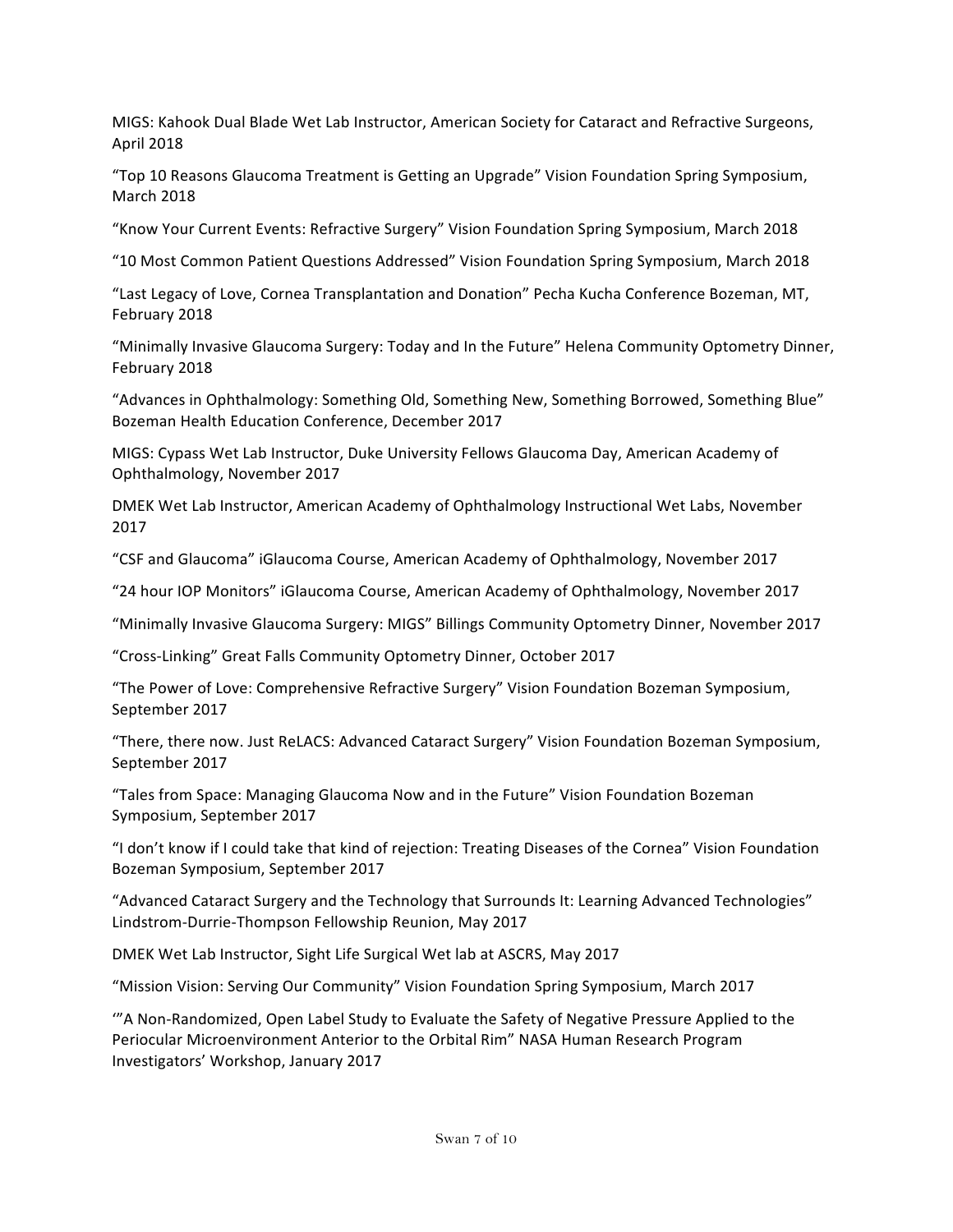"Dominant Optic Atrophy: Case and Review" Grand Rounds Presentation, University of Utah Ophthalmology Department, June 2016

"Juvenile Dermatomyositis: Case Report and Review of Literature" Resident Alumni Day Presentation, University of Utah Ophthalmology Department, May 2016

"Susac Syndrome: Case and Review" Grand Rounds Presentation University of Utah Ophthalmology Department, March 2016

"When Carrots Start Looking Like Cones" Grand Rounds Presentation, University of Utah Ophthalmology Department, October 2015

"New Diamond Blade Design for Cataract Surgery" Resident Alumni Day Presentation, University of Utah Ophthalmology Department, May 2015

"Choroidal Melanoma: Case and Clinical Review" Grand Rounds Presentation, University of Utah Ophthalmology Department, May 2015

"This Looks Fishy (Miller Fisher Syndrome)" Grand Rounds Presentation, University of Utah Ophthalmology Department, June 2014

"Hysteria for Hysteresis" Resident Alumni Day Presentation, University of Utah Ophthalmology Department, May 2014

"Future Advancements in Refractive Surgery" Grand Rounds Presentation, University of Utah Ophthalmology Department, February 2013

#### **AWARDS**

| Resident Speaker of the Year 2014-2015, University of Utah                            | Jun. '15                            |
|---------------------------------------------------------------------------------------|-------------------------------------|
| Alpha Omega Alpha Inductee                                                            | Mar. '11                            |
| <b>UNMC Regents Scholarship</b>                                                       | Aug. '08 - May '12                  |
| Dunlap Scholarship awarded for outstanding character and leadership                   | May '11                             |
| Asher Scholarship awarded for outstanding character and leadership                    | Aug. '10                            |
| UNL Outstanding Male Leader of the Year Award                                         | Apr. '06                            |
| UNL Regents Top Scholar                                                               | Aug. '03 - May '07                  |
| UNL Honors Textbook Scholarship                                                       | Aug. '03 - May '07                  |
| Peter Kiewit Distinguished Scholar Award                                              | Aug. '03 - May '07                  |
| <b>Innocents Society Member</b>                                                       | Feb. '06 - Feb. '07                 |
| U.S Naval Academy Leadership Conference Participant                                   | Feb. '06                            |
| James S. Pittenger Freshman Innocents Society Scholarship                             | May '04                             |
| UNL Pepsi Service Scholarship                                                         | Aug. '03                            |
| <b>WORK EXPERIENCE</b>                                                                |                                     |
| Cornea, Glaucoma, Refractive, Cataract Surgeon, Vance Thompson<br>Vision, Bozeman, MT | Aug. '17 - Present                  |
| Fellow, Vance Thompson Vision, Sioux Falls, SD                                        | Jul. '16 - Jun. '17                 |
| Resident, University of Utah Medical Center                                           | Jul. '13 - Jun. '16                 |
| Tutor for medical students through UNMC                                               | Sep. '09 - May '10                  |
| Research Assistant for Dr Tsuneya Ikezu (UNMC)                                        | May '07 - Aug. '08                  |
| Lutheran Camp Perkins, Stanley, ID                                                    | Summer '04, '05, Jan. '08 - May '08 |
| <b>Sunny Knolls Farms</b>                                                             | Summers '98 - '03                   |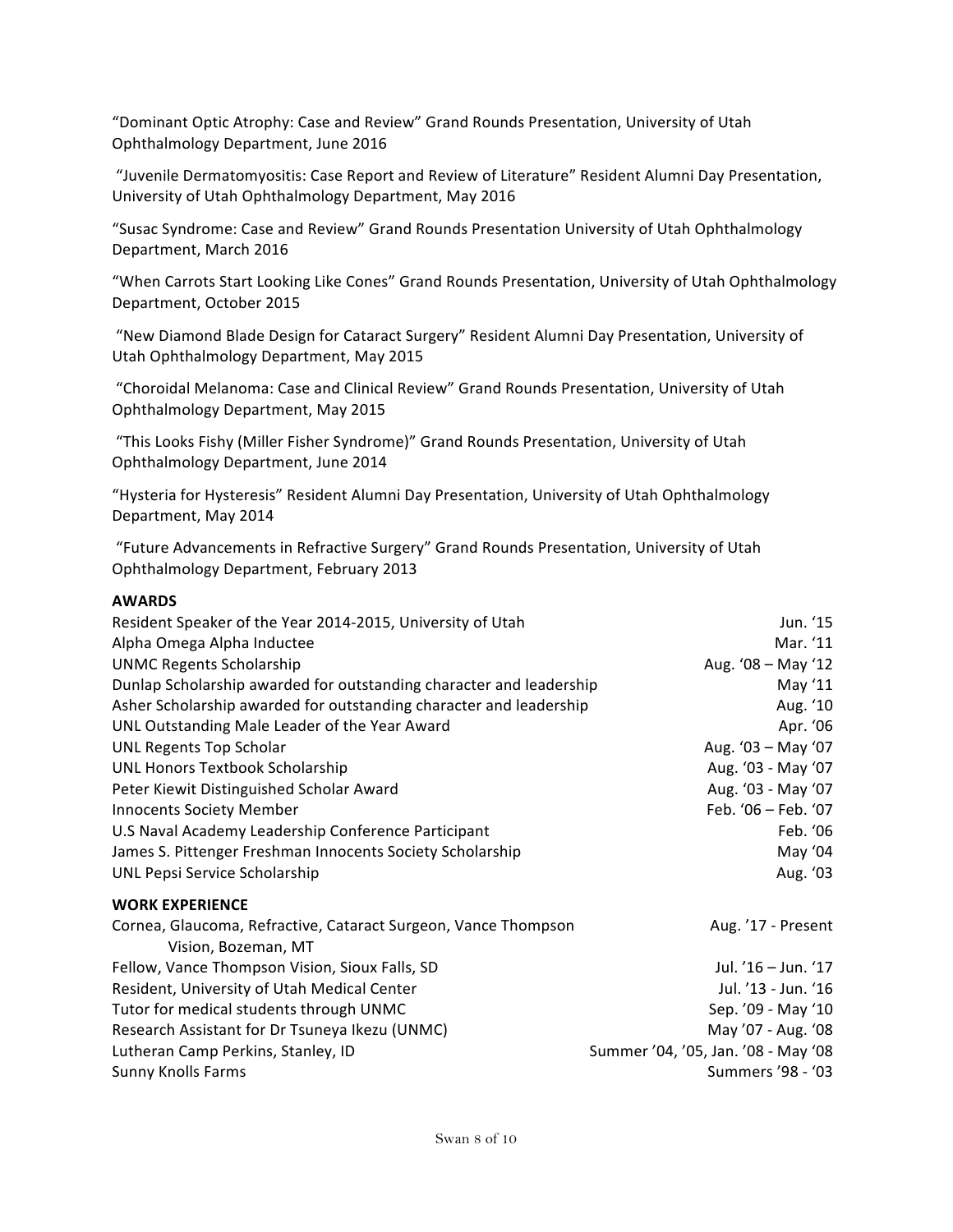## **ACTIVITIES/SERVICE**

Montana

| Partnership with National Ophthalmology Training Program at San Felipe Hospital                                  | May '18 - Present   |
|------------------------------------------------------------------------------------------------------------------|---------------------|
| in Tegucigalpa, Honduras. Training residents and attendings on phaco, MIGS and cornea                            |                     |
| University of Utah                                                                                               |                     |
| Tilganga Institute of Ophthalmology SICS Rotation; Kathmandu, Nepal                                              | May '16             |
| Operation Sight Volunteer Surgeon                                                                                | Jul. '15 - Jun. '16 |
| Provide free screening exams for patients requiring surgery as well as semi-annual charity                       |                     |
| surgery day and follow-up examinations                                                                           |                     |
| 4 <sup>th</sup> St Homeless Ophthalmology Clinic Volunteer Physician                                             | Jul. '15 - Jun. '16 |
| Advocacy Ambassador Program Participant with AAO, Washington DC                                                  | Apr. '15            |
| Cataract-Ophthalmic Resident Education (CORE) Training Participant; Chicago, IL                                  | Mar. '15            |
| Navajo Outreach:                                                                                                 | Nov. '14, Jun. '15  |
| Volunteered with my wife and team members from the Moran Eye Center                                              |                     |
| conducting screening exams and surgery for members of the Navajo Nation                                          |                     |
| Student Housestaff Academic Committee Member                                                                     | Jul. '14 - Jun. '16 |
| Serve on committee that evaluates faculty members for retention, promotion and tenure                            |                     |
| <b>Medical Student Education</b>                                                                                 | Jul. '13- Jun. '16  |
|                                                                                                                  |                     |
| Coordinate M3/M4 medical student rotation learning modules including introduction to the slit<br>lamp sessions   |                     |
| Lead examination skills session for the basic eye exam and use of the direct                                     |                     |
| ophthalmoscope for M2 students at the University of Utah                                                         |                     |
| <b>Other Volunteer Activities</b>                                                                                |                     |
| Bible School co-leader at Capital Church in Salt Lake City                                                       | Nov. '14 - Jan. '16 |
| <b>UNMC</b>                                                                                                      |                     |
| Tilganga Eye Center Ophthalmology Rotation                                                                       | Apr. '12            |
| 4 <sup>th</sup> year medical school rotation focused on observing their sustainable eye care delivery            |                     |
| system both at Tilganga and on an outreach trip                                                                  |                     |
| <b>SHARING Clinic</b>                                                                                            | Dec. '08 - May '12  |
| Co-president (April '09-'10) for inter-professional student-run free clinic                                      |                     |
| that provides over \$300,000 in health care services per year to the                                             |                     |
| underserved community in Omaha.                                                                                  |                     |
| Served on Education, Quality, and Pediatric Committees                                                           | Apr. '09 - April'10 |
| Volunteer at all four SHARING clinics                                                                            | Dec. '08 - May '12  |
| Continuity student provider overseeing the inter- professional                                                   | Aug. '09 - May '10  |
| care of two patients                                                                                             |                     |
| Organized and assisted with health booth at quarterly Family<br>Nights at Jackson and Liberty Elementary Schools | Mar. '09 - May '10  |
| <b>VISION Clinic</b>                                                                                             | Mar. '10 - May '12  |
| Helped develop and coordinate monthly eye clinic that was staffed by medical                                     |                     |
| students, residents and a supervising staff member. This clinic provides vision,                                 |                     |
|                                                                                                                  |                     |
| glaucoma, and diabetic eye screening, management, and treatment to SHARING<br>Clinic patients.                   |                     |
| Teaching Assistant for M1 Integrated Clinical Experience                                                         | Aug. '11 - Apr. '12 |
| Met weekly with M1 students to review proper physical examination skills. Also                                   |                     |
| provided feedback for Objective Structural Clinical Exam and H&P and SOAP note write-ups                         |                     |
| <b>Other Volunteer Activities</b>                                                                                |                     |
| Volunteered at food shelter through Beautiful Savior Church                                                      | Mar. '11 - May'12   |